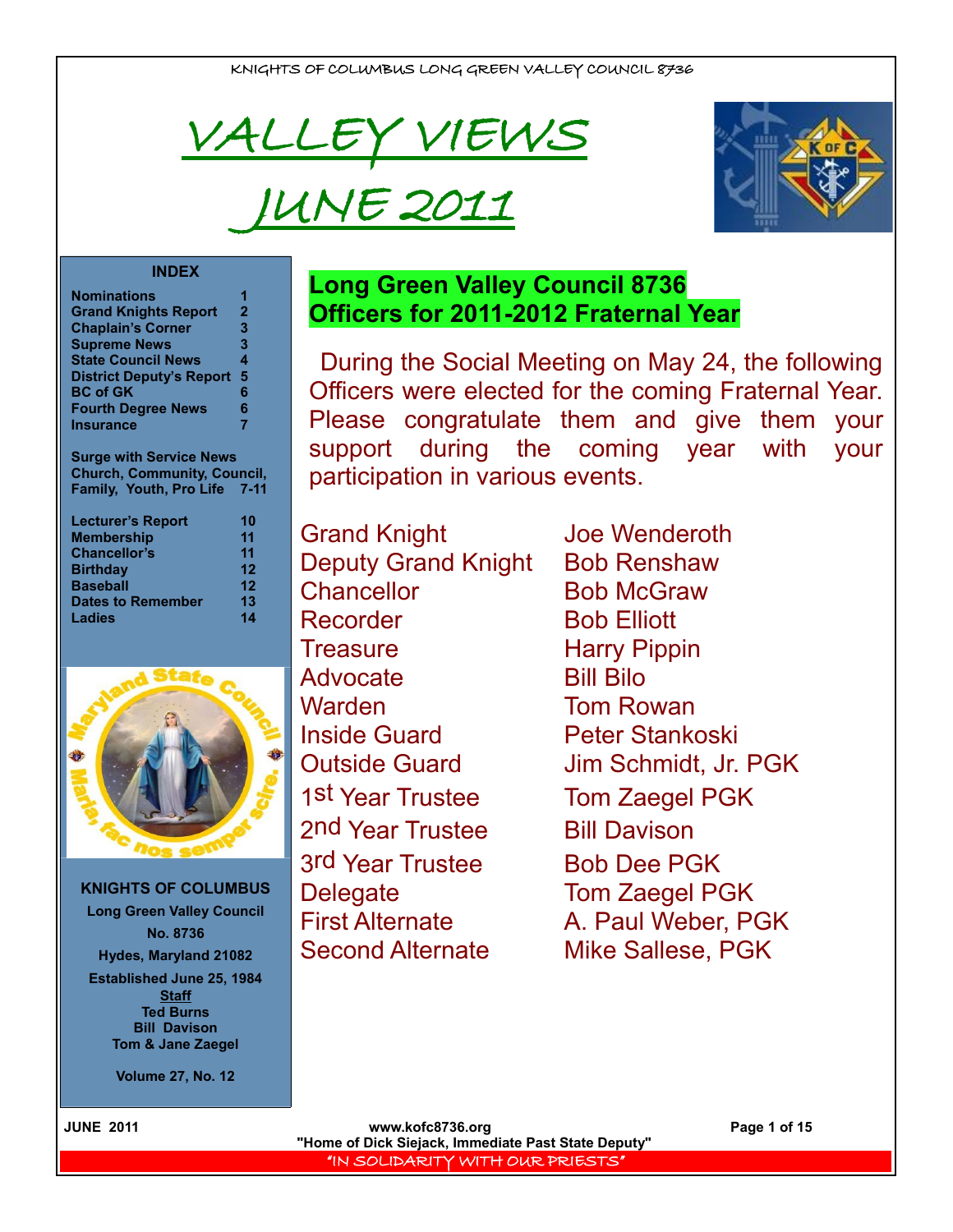

**GRAND KNIGHTS REPORT** Tom Zaegel, [tomzaegel1@comcast.net](mailto:tomzaegel1@comcast.net)

We are beginning the final month of my term as Grand Knight, and I look forward to turning things over to the Grand Knight Elect, Joe Wenderoth, at the end of this month. I appreciate all the support I have received from Joe and the rest of the

leadership team over the past two years. And I look forward to continuing to support our council not only as an elected Trustee, but also as the Programs Director at the request of our incoming Grand Knight. I will not tell you that the last two years has flown buy, but we did manage our way successfully over many hurdles and through some significant challenges.

We continue to make progress every year in many areas. It has been encouraging to see many of our brothers get involved again in our council programs and activities. And I am especially pleased that many of our newer members (1-3 years) are active, even to the point of taking leadership roles. They are prime examples of why we all need to proactively solicit new members for our council; to help us grow and improve the quality of our organization. It is unfortunate that we have had to drop several of our delinquent members this year, and it is sad that they chose not to get involved in our initiatives. It is my sincere hope that all of my brothers will proactively solicit new members throughout the coming fraternal year so that we can once again gain the recognition as Star Council as we did a year ago.

I'm sure that you all have recognized my closing tag line these past two years. It is not original, but it does fit with my goals and the council themes. You will recall that one of the goals was to bring back members and rejuvenate the council fraternally by getting back to some of the basics that stimulated us in the past. Thus the "stay faithful" portion….not just to our religious beliefs. I also reached out for new initiatives and more individual volunteering and involvement. And a way of showing our gratitude (be grateful) is to give back in whatever way you can. Our largest initiative has been the renovations to the council home and introducing the new audio / visual systems. These will help to bring us into the modern era, and provide opportunities and encouragement for the current and new membership.

While our award winning newsletter has continued to be among the best in the state, and continues to improve, it is very gratifying that under the leadership of Brother Bob Elliott we received Second Place Award for our council web site at the convention this year. Again, this has been one of several major initiatives to help with real-time communications to keep the membership appraised of news and activities, and it is encouraging to get the positive feedback on our progress.

In closing, I would like to take the opportunity to thank my wife Janie for her support. She has actively supported us with the reproduction of the News Letters that got/get mailed, and has been a major contributor to our Knights Lades of Long Green Auxiliary. And a big thank you goes out to Dana Rowan and The Knights Ladies for all they do to make us a better council and stronger Knights. Congratulations on the Second Place Award from the State Council.

And as I always close……..Let us always remember to stay faithful and be grateful. Tom Zaegel

| <b>JUNE 2011</b> | www.kofc8736.org                                    | Page 2 of 15 |
|------------------|-----------------------------------------------------|--------------|
|                  | "Home of Dick Siejack, Immediate Past State Deputy" |              |
|                  | "IN SOLIDARITY WITH OUR PRIESTS"                    |              |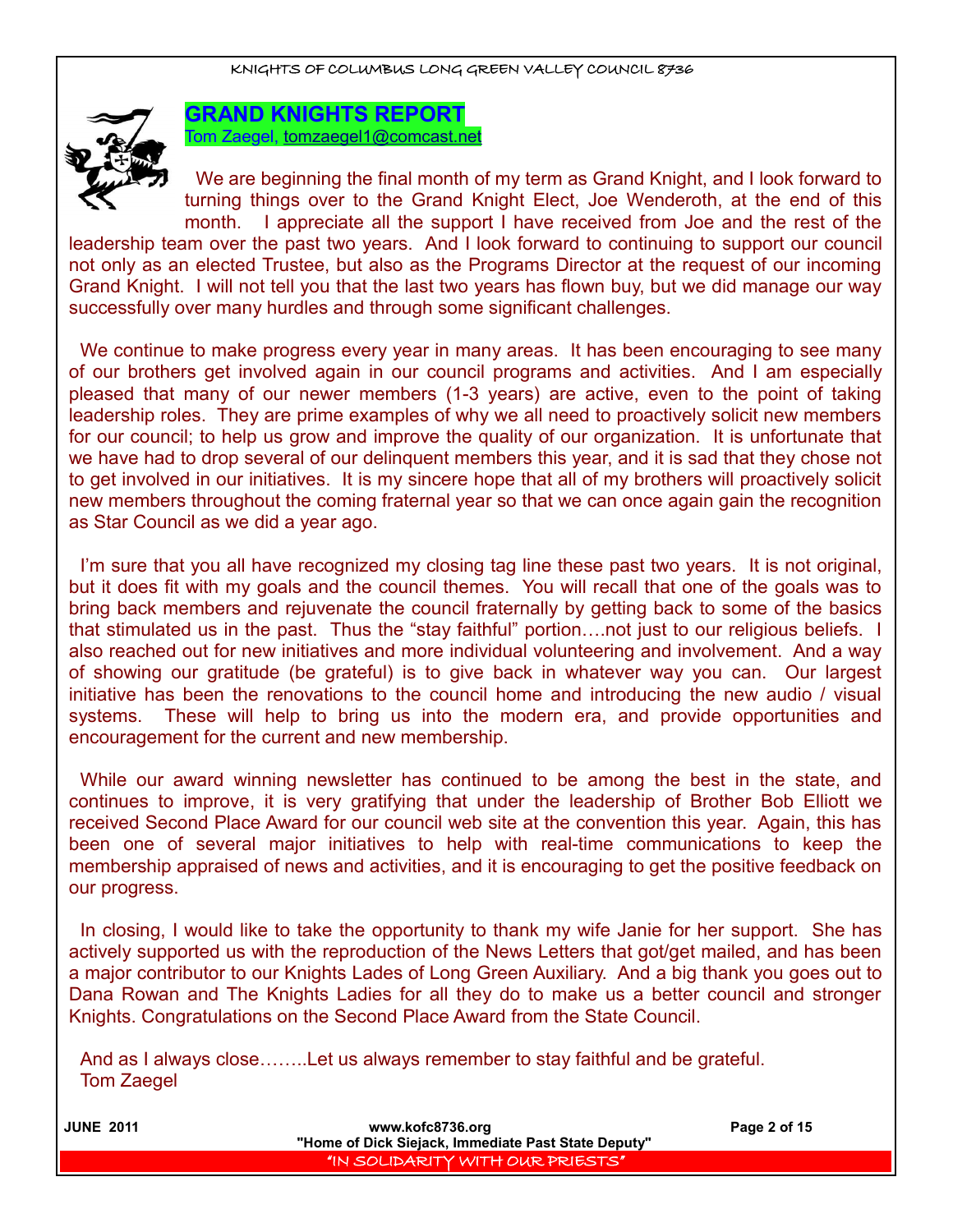



Dear Brother Knights,

It is now the season of graduations, weddings, and transitions. Summer is the time when people move to new homes and begin new jobs. Summer is the time when even the earth itself springs to life in our hemisphere. For men and women of faith summer can also be a time of springing to a new and deeper life in Christ. For most of us these are the days when we have a chance to rest and recreate, that is, re-create ourselves. The opportunity in front of us to slow down, think, plan – time to be human and not a cog in the world's great machine of profit and loss.

Christian men and women need this slower season of recreation as much as anyone else and maybe even more. We are people who must nourish our faith, our sense of closeness to the living Lord. Any other time of the year you may be too busy to do much more than the minimum of prayer. That is the reality of life in America. But now it is summer. Now – if you want to – you can linger with prayer. You might make a day pilgrimage to the National Shrine in Washington or to the grotto in Emmitsburg. You might decide to spend a little time every day with the Bible, reading even just a paragraph and then spending ten quite minutes in meditation. You might take up your rosary and offer the prayer for an increase in vocations or for a deeper respect for human life in our country. You might even take time to make a retreat.

Prayer and the summer days of re-creation go hand-in-hand. What a golden opportunity for anyone who really wants to grow close to the Lord! What will you do this summer?

# **SUPREME COUNCIL NEWS**

### **In Service to One, in Service to All**

The Knights of Columbus has moved up 29 places in Fortune's® annual ranking of America's 1000 largest companies this year according to the recently released Fortune® list. Fortune's® 2011 list ranks the Knights of Columbus – a fraternal benefit society – at 900 in total revenues. It ranked 929 last year. The organization also rose 21 spots on the list of most profitable companies, moving to 725 this year, up from 746 in 2010 on Fortune's® list.

Last month, the Knights surpassed \$80 billion of life insurance in force – twice the amount of insurance in force slightly more than a decade ago, when CEO Carl Anderson took the helm. The organization also has more than \$17 billion in assets under management.

"There is no more highly rated North American insurer than the Knights of Columbus. We have every confidence in our continued success because we have a fundamentally solid business model, which continues to serve us well," said Supreme Knight Carl A. Anderson. "Despite the difficult economic conditions in the United States, the Knights of Columbus has maintained its strength, has enjoyed record years of growth, and has improved its standing relative to the insurance industry as a whole. We foresee similar success going forward."

The Knights of Columbus has enjoyed record growth during the last several years – despite the weakness of the overall economy – and is one of only five life insurers that holds the top rating from both A.M. Best (A++) and Standard and Poor's (AAA).

| <b>JUNE 2011</b> | www.kofc8736.org                                    | Page 3 of 15 |
|------------------|-----------------------------------------------------|--------------|
|                  | "Home of Dick Siejack, Immediate Past State Deputy" |              |
|                  | IN SOLIDARITY WITH OUR PRIESTS"                     |              |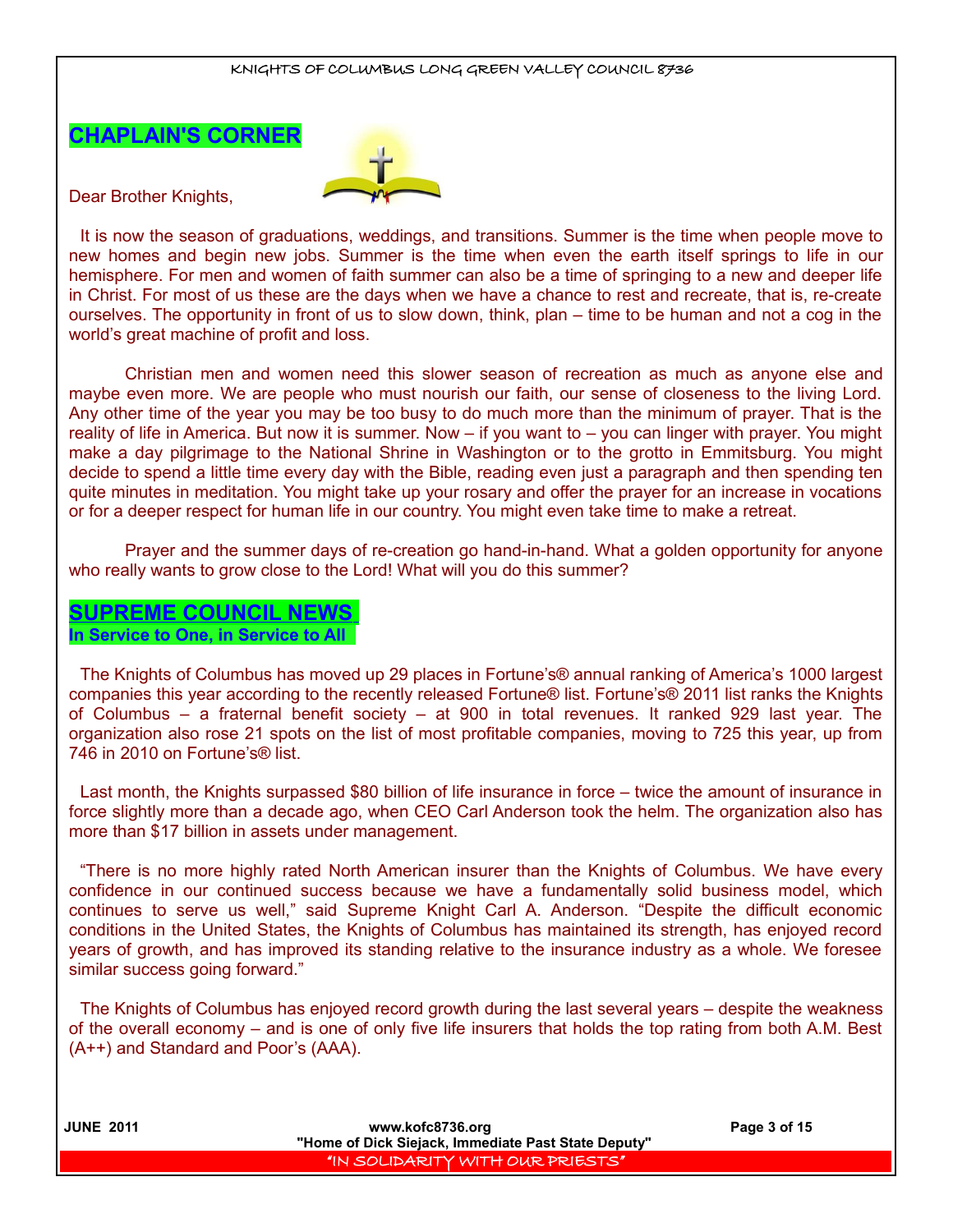The Knights of Columbus was established in 1882 as a fraternal benefit society, with one of its primary aims to enable members to protect their families with life insurance. Today, the K of C has more than 1.8 million members in the United States, Canada, Mexico and Central America, the Caribbean, Philippines and Poland.

One of the most active charitable groups in the United States, Knights of Columbus members last year set records by providing nearly 69 million hours of charitable service and more than \$151 million in donations to charitable causes. Cumulative figures show that, during the past decade, the K of C has donated more than \$1.36 billion to charity, and provided nearly 640 million hours of volunteer service in support of charitable initiatives.

**STATE NEWS**

Last year did you join the State Council for a night at the rodeo, specifically the J Bar W Ranch in Union Bridge for an evening of bull riding and barrel racing competition? Do you know someone who did? Do you know SD Pete Davio? He went last year with a nice sized group of Knights and families and plans on going again this year. Join

him on Saturday July 2, 2011. The gates open at 5:00 PM for a children's rodeo and the main events start at 7:00 PM. Your GK has vouchers to help you get Adult tickets for \$10, Children ages 6 to 12 for \$5 and children under 6 get in free. For ticket information, call Joe Herman 410-282-0785 or 443-540-2043 or email jwherman@comcast.net For event information, call 301-639-5752.

Proceeds to benefit the PPF, Inc. (Patty Pollatos Foundation). Rain or Shine….Tickets Available at the Gate Visa & MasterCard Accepted at the Gate Please No Video Cameras, Alcohol, Coolers or Pets Food Available to Purchase (Cash Sales Only)

HELPFUL HINTS

Bleacher Seating…..bring a blanket to sit on for comfort. Event is usually over around 9:30 pm.

General Admission….Come early for great seating. Great Company or Birthday Outing.

The Little Wranglers Rodeo is free with Admittance. Children will have the opportunity to play inside the actual Bull Riding Arena, Ride the Bull Master, Lasso Rope & Stick Barrel Horse Race.

Photographer on hand to take Group Pictures.

DIRECTIONS: Just 3 miles North of St. Peter the Apostle Council #13290 on Rt. 75.

From BALTIMORE: Take Interstate 70 West to Route 75 North (Libertytown Exit). Travel Route 75 North/Green Valley Road for approximately 12 miles to stop the light in Libertytown (St Peter the Apostle Council 13290 is located at this point). Go through light. J Bar W Ranch is 3 miles North of Libertytown on Rt. 75/Green Valley Road, on the left.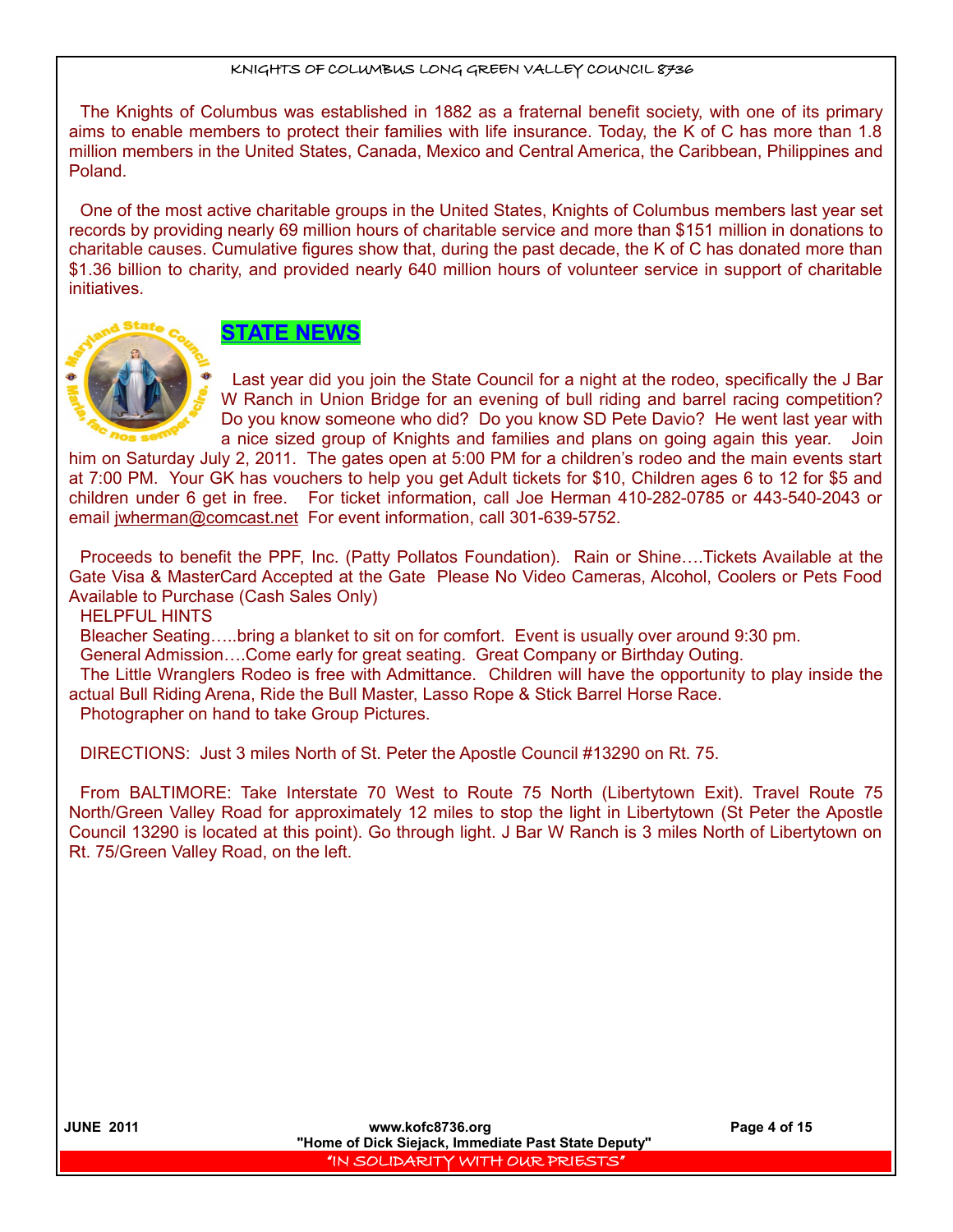| KNIGHTS OF COLUMBUS LONG GREEN VALLEY COUNCIL 8736                                     |                              |                                  |                                             |                           |  |  |
|----------------------------------------------------------------------------------------|------------------------------|----------------------------------|---------------------------------------------|---------------------------|--|--|
| <b>DISTRICT DEPUTY REPORT</b><br>Jim Cross, PGK, 410-893-1266, James.cross@comcast.net |                              |                                  |                                             |                           |  |  |
| Every Council a Star Council (numbers as of 5/20 /2011)                                |                              |                                  |                                             |                           |  |  |
| Cou<br>ncil #/Goals                                                                    | <b>New</b><br><b>Members</b> | <b>Dropped</b><br><b>Members</b> | <b>Net</b><br><b>Membership</b><br>Increase | Net Insurance<br>Increase |  |  |
| 8736 / 14-5                                                                            | 5                            | 9                                | $-4$                                        | -1                        |  |  |
| $9815/7 - 3$                                                                           | 5                            | 0                                | 5                                           | $\overline{2}$            |  |  |
| 10100 / 7-3                                                                            | 3                            | 3                                | $\Omega$                                    | $\Omega$                  |  |  |
| 11372 / 18-6                                                                           | 6                            | $\Omega$                         | 6                                           | 1                         |  |  |
| <b>District Total</b>                                                                  | 19                           | 9                                | 10                                          | 2                         |  |  |

Star District Goals 32 New Members; 12 Insurance Members

Thank you to all that worked to make our District Hospitality Room so enjoyable at the State Convention. Our District again made its presence known in the Awards Ceremony at the Convention. Congratulations to Fr Wolfe Council for its First Place First Degree Team and Ray Traub for his Best in State First Degree Chancellor Role. Long Green Council took 2nd Place for its Website. Fr Wolfe received 4 awards and Long Green 1 in the 6 Activity Areas. The Knights Ladies of Long Green tied for 2nd Place in the Ladies Auxiliary Activity Award. All of the District's Councils do a great job of supporting their parishes and communities with their activities. It still feels good to get those reports turned in and get a little extra added recognition.

Make plans to come to the District Horseshoe Contest on June 5<sup>th</sup>. There will be food and fun for all members of the family. I urge current Grand Knights and Immediate Past Grand Knights to come to the Baltimore Chapter of Grand Knights meeting on Thursday, June 9 and vote for Brian O'Connor.

A few key dates, to remember: District Horseshoe Contest at Eden Mill, Sunday, June 5th, 2011 at 2-5 PM. There will be First Degrees on June 20th at Fr. Wolfe Council and a Third Degree at Patapsco Council. Make plans to attend the Grand Knight College at Mount St Mary's College on July 8-10, 2011.

Vivat Jesus! Jim Cross, District Deputy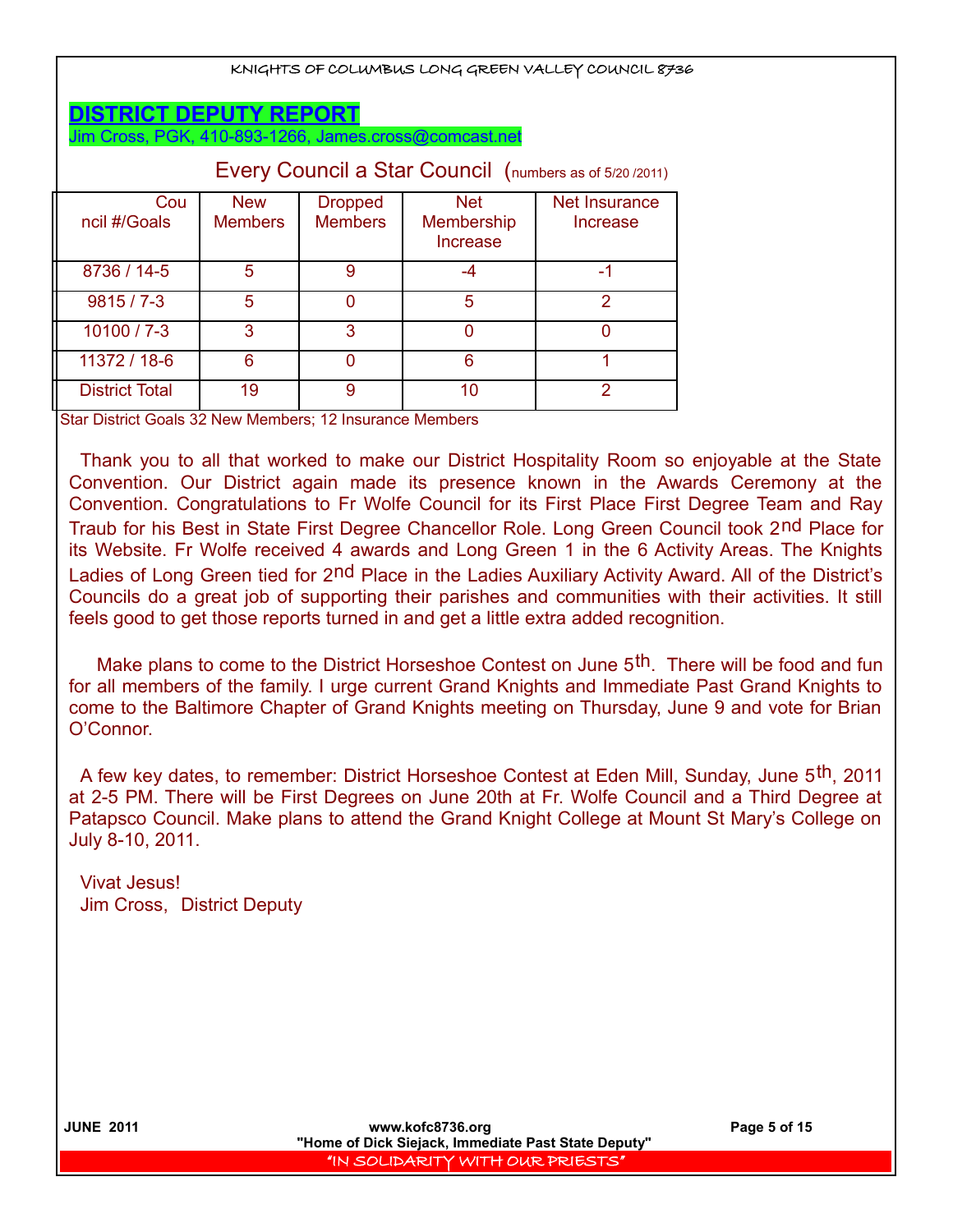**BALTIMORE CHAPTER OF GRAND KNIGHTS NEWS**

Sam Orlando, Chapter President, 410 531 3691, sorlando6@comcast.net

In June we will have the elections of officers for the 2011-2012 fraternal year. Remember a council gets two votes. The Grand Knight and the most immediate Past Grand Knight can vote. However, your council must be in good standing by being up to date with your per capita. Please make sure, if you have not paid, the dues are paid as soon as possible.

In June we will also present a new award; It will hereafter be called "The President's Hallmark of Achievement Award". This yearly award will be presented to recognize an individual who has **demonstrated excellence and achievement; i**n particular, an individual who has made an outstanding contribution to the excellence of the Baltimore Chapter and its activities over time.

June 4<sup>th</sup> also marks one of our biggest charity events. This is the Children's Picnic at St. Vincent/Villa Maria and Gallaher Centers. This promises to be new and bigger and more fun for these children then past picnics. If you want to help that day, contact me as soon as possible.

May God Bless, Sam Orlando *President*



### **DEGREE NEWS**

**Archbishop John Carroll Assembly 2378**

 **Faithful Navigator, Mike Novak, 410 515 6867,** *j.m..[novak@comcast.net](mailto:novak@comcast.net)*

The Archbishop John Carroll Assembly held it's elections on May 19th and the New Officers are:

Faithful Navigator Deacon John Gramling Faithful Captain Thomas Wojtec Faithful Pilot Lee Eder Faithful Admiral John (Mike) Novak Faithful Scribe Michael Sallese Faithful Purser William Santo Faithful Comptroller Glenn Wilmer **Trustee 3yrs** Robert Kane Trustee 2 yrs Michael Georgulas Trustee 1 yr Peter Fritz **Outside Sentinel** John Young **Inside Sentinel** Ray Bloom

Our next meeting will be held on June 16th.We will hold our annual Shrimp Night after the Assembly Mtg. The Cost will be \$ 15 per person. The Meeting will Start at 8:00PM at St. John Hydes home of Long Green Valley Council. Members should contact Mike Novak at j.m.novak@comcast.net or 410 515-6867 no later than June 9th if you plan to have Shrimp with us on the 16th.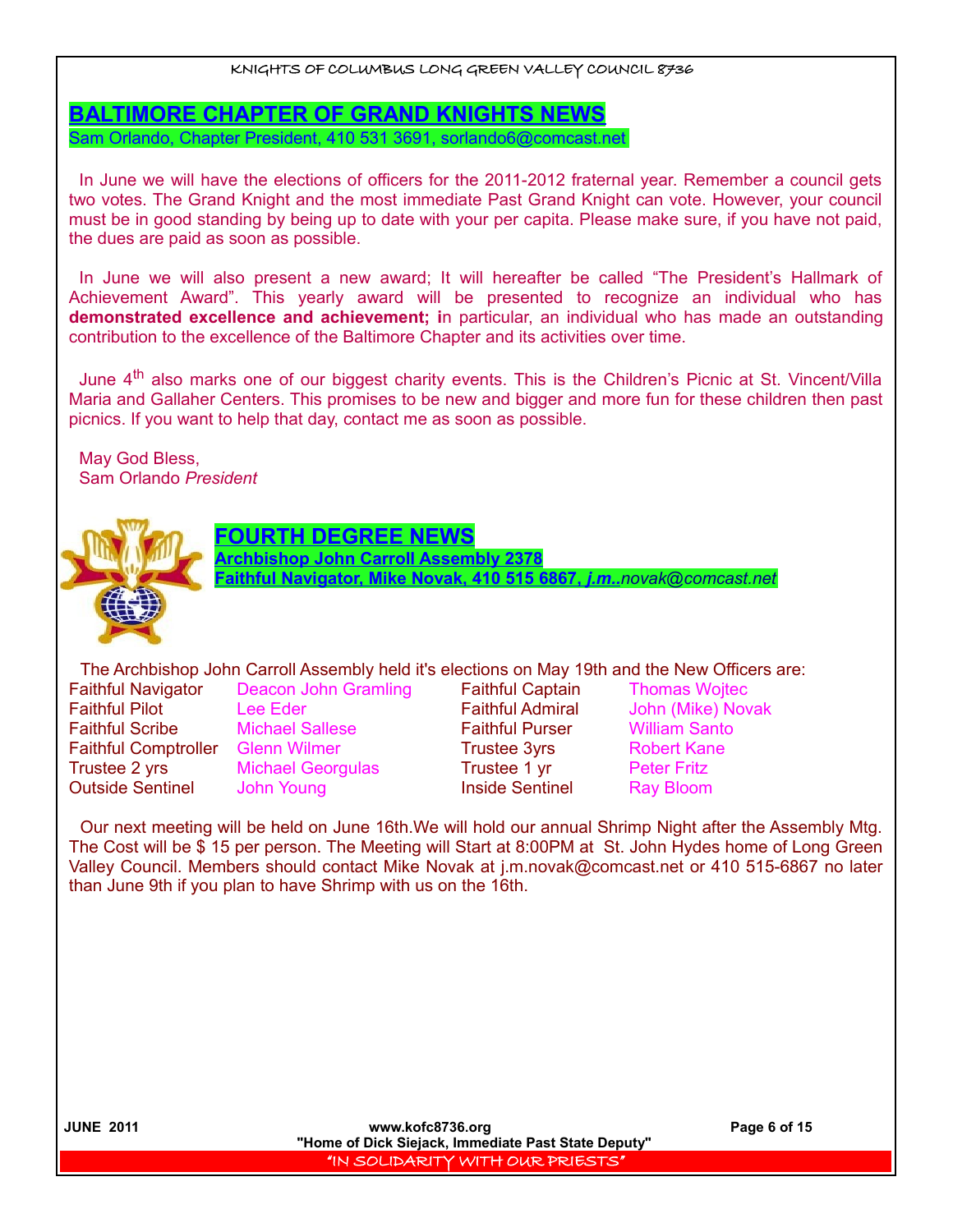

### **FRATERNAL BENEFITS**

**Jerry Henderson, Benefits Advisor, 443-752-1694,** *[Jhenderson915@verizon.net](mailto:Jhenderson915@verizon.net)*

**Please read the excellent review of our Insurance program financials described in the Supreme article on Page 3. It is a very impressively secure insurance company! ..."**

# **PROGRAM DIRECTOR'S REPORT Mike Sallese, PGK, 443-852-1442, msallese11@verizon.net**

We all know that a Council Year is only twelve months long, but as it is occurring, it seems to go much faster than that. However, we still have this last month in the 2010 – 2011 year so take part in an activity when you can.

On behalf of the Program Team, we thank Grand Knight Tom Zaegel for giving us this opportunity to serve the St. John's, Long Green Valley Council and families, and our community.

Congratulations to the incoming Grand Knight and his fellow officers and our wishes for a successful administration during 2011 – 2012.

Planning has begun for the next council year. If you are asked to serve please give it some serious consideration. Everyone's help is needed to keep our Council as effective as it has always been. We don't do this for ourselves but to do the Lord's work.



**CHURCH ACTIVITIES**

 **Eric Schummacher, Director, 410 557 6989, schumacherem@sjehydes.com**

Thanks to all who supported the Church activities this year. The next fifth Sunday weekend is July 30 and 31. Please make plans to have you entire families attend as a group so that we can continue the fifth Sunday tradition.

 **JUNE 2011 www.kofc8736.org Page 7 of 15 "Home of Dick Siejack, Immediate Past State Deputy"**  "IN SOLIDARITY WITH OUR PRIESTS"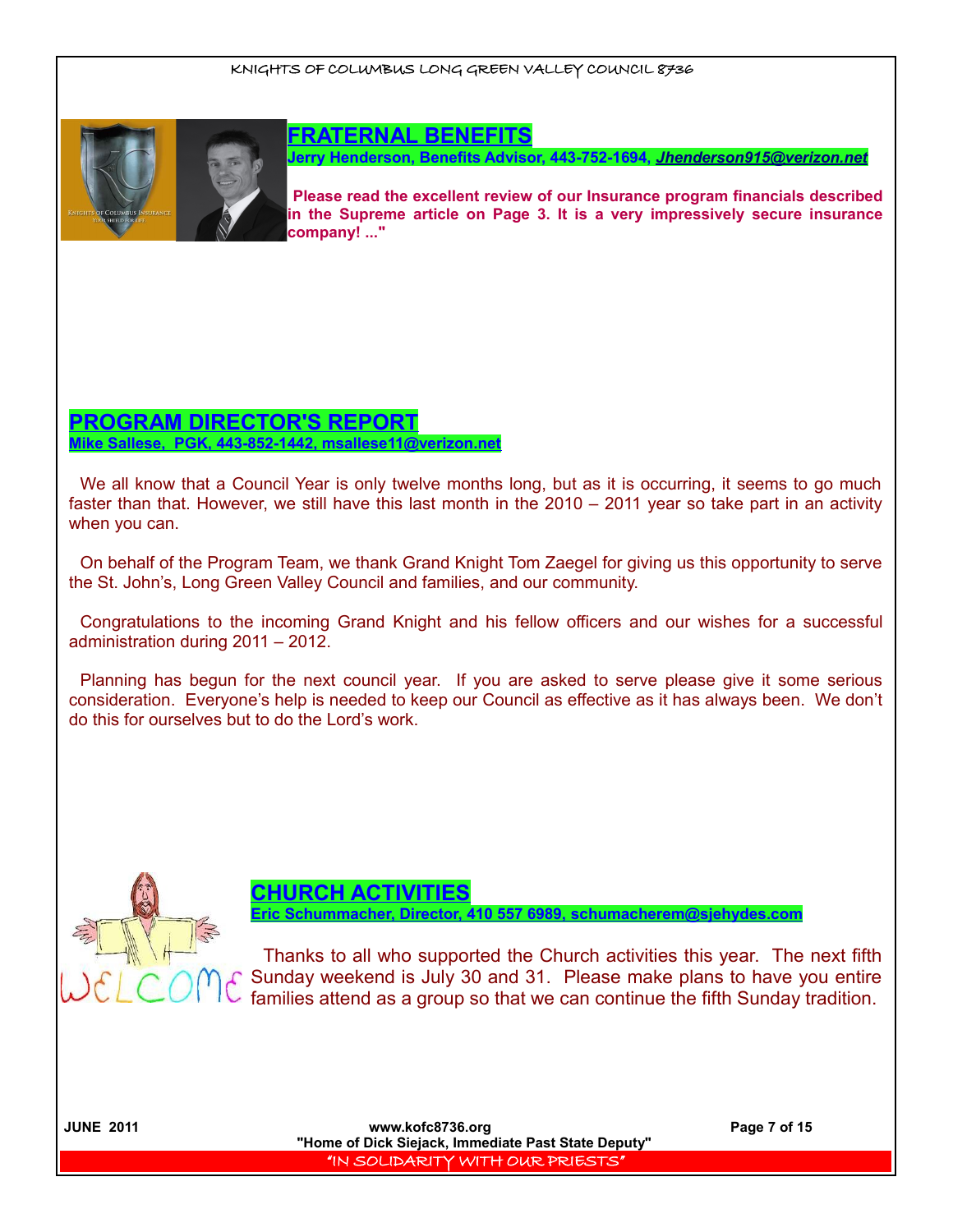**COMMUNITY ACTIVITIES**

**Mike Naumann, 410-592-4884, mike.n@pioneernetwork.com**

# **June Blood Drive**

Mark your calendars for the June Community Blood Drive. It will be held on Saturday, June 4th from 7am to 1pm in the St. John the Evangelist Church Hall. Blood Drive chairman Ray Dietz is again striving for 100 donors. Please consider donating or volunteering while helping your community at the same time. It will only take an hour or so of your time and is one of the most important activities you could take part in.

Invite your wife, family, neighbors, and anyone 18 years of age or older to give. We will also be looking for help with the setup, clean up, and registration. So please consider volunteering before or after you donate.

If you have any questions, or can volunteer call Ray Dietz @ 410-790-7484 or email craytrek@comcast.net

# **Visit to Fort McHenry**

Our Council will celebrate Flag Day with a visit to Fort McHenry, the home of the Star Spangled Banner, beginning at 1:00 pm on the afternoon of **Saturday, June 11**, three days before the 234th anniversary of the adoption by the Congress of the Stars and Stripes as our national flag.

If you have not been to the Fort within the past two months you will be in for a treat. Come and experience the brand new Visitor Center which opened on March 3, appropriately enough on the 80th anniversary of the signing of the Presidential Proclamation designating the Star Spangled Banner as our nation anthem.

 The Center contains numerous upscale exhibits on the "Forgotten" War of 1812, the National Anthem, Francis Scott Key and a host of related issues and events. K of C Brother Bob Cyphers, a longtime volunteer guide at the Fort, will conduct you on a guided tour of this outstanding example of the "First Series" of coastal fortifications authorized by the newly independent United States. This will be followed (time permitting) by a presentation of some of well-known and not so well known facts regarding the history of the Flag, the Song, and the Pledge.

 All ages are welcome to attend. Just let Bob know ahead of time by phone (410-592-6374) or email (rejcy@aol.com) so he can firm up the arrangements with the Fort. Meet Bob at the main entrance to the Visitor Center at 1:00 pm on June 11. Ample parking is available.

I would like to thank all those who participated in Community Activities in the 2011 fraternal year. Special thanks to the project chairman who ran these events: PGK George Landefeld for co-coordinating the Tootsie Roll Fundraising Program with me. PGK Carroll McComas for coordinating the Apple Picking Project. John Mayni for continuing to direct the Thanksgiving and Christmas Food Project. Bob Cyphers for coordinating our Flag Day Activity. Ray Dietz for chairing both the Fall and Spring Blood Drives.

| <b>JUNE 2011</b> | www.kofc8736.org                                    | Page 8 of 15 |
|------------------|-----------------------------------------------------|--------------|
|                  | "Home of Dick Siejack, Immediate Past State Deputy" |              |
|                  | I "IN SOLIDARITY WITH OUR PRIESTS" I                |              |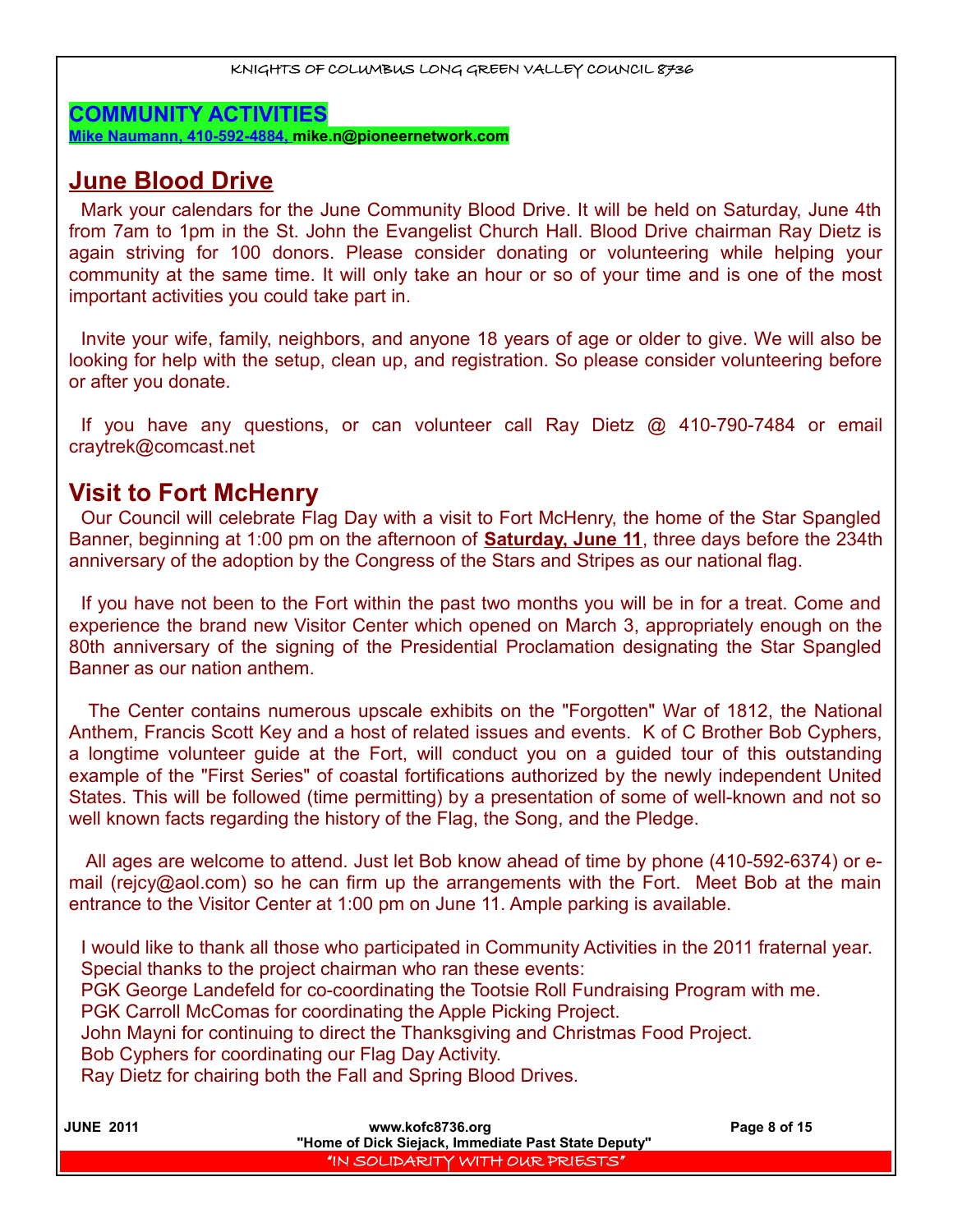### **COUNCIL ACTIVITIES John Stansfield, 443-504-7503, ressq351@Verizon.net**

Long Green Valley Day at Ironbirds Stadium is Monday, August 1st. Join us for MVP pre-game food package and fun! Gates open at 6PM for a 7:05 start time. Food buffet will be served at approximately 6:30PM and continue for 1-1/2 hours. We have reserved seating on the Party Deck, unlike our previous trips to the Ironbirds Pavilion. You'll like this better! The Party Deck package includes your game ticket, free Ironbirds baseball hat, free game program, food and free parking. The food includes Italian Sausage with peppers and onions in marinara sauce, Hamburgers, Hot Dogs, Baked Beans, Cole Slaw, Cookies, Watermelon, Potato Chips and non-alcoholic beverages. Remember, the food is "all you can eat" for a period of 1-1/2 hours!!

Our Party is limited to 30 people, so don't delay. Mail a check for \$30\*\* per person (made out to Long Green Valley Council 8736) to:

Financial Secretary Paul Weber 2223 Larchmont Drive Fallston, MD 21047

You can also bring your check to a meeting. Remember, only 30 tickets will be available. Don't be shut out -hit a home run for your family! Entry and buffet are free for children under 5.



# **FAMILY ACTIVITIES**

**Jim Schmidt, Jr., PGK, 410-592-8891, jmtrn@aol.com**

### **Anniversaries**



Long Green Valley Council has been celebrating your birthdays every month since the beginning of our

newsletter. We now want to begin honoring your anniversaries as well. Please contact Mike Sallese or Tom Zaegel with your anniversary date and year. Our website guru Bob Elliott has even set up a form on our website for you to input the info easily. We have plenty of room for your anniversary. We will add it to our birthday list and let the whole world or at least your council brothers wish you a Happy Anniversary. Your input is needed.



# **PRO-LIFE**

### **Jim Cross, PGK & DD, 410-893-1266, [James.cross@comcast.net](mailto:James.cross@comcast.net)**

Many thanks to all those that picked up the marigolds, transferred them to the cups with labels and passed them out at the Mother's Day Masses. The combined effort changed them into "Marygolds" in honor of Mary and every mother's decision to bring life into the world and sustain it. Pray the rosary during the month

of June for mothers in need of help. Donate diapers or other supplies whenever you can because baby care is every day.

 Have you been to the Supreme Council website lately? Did you know that within the Pro-Life area of the website, there is a listing of approximately 9 organizations that Supreme supports and recommends to all

| <b>JUNE 2011</b> | Page 9 of 15                         |  |
|------------------|--------------------------------------|--|
|                  | I "IN SOLIDARITY WITH OUR PRIESTS" I |  |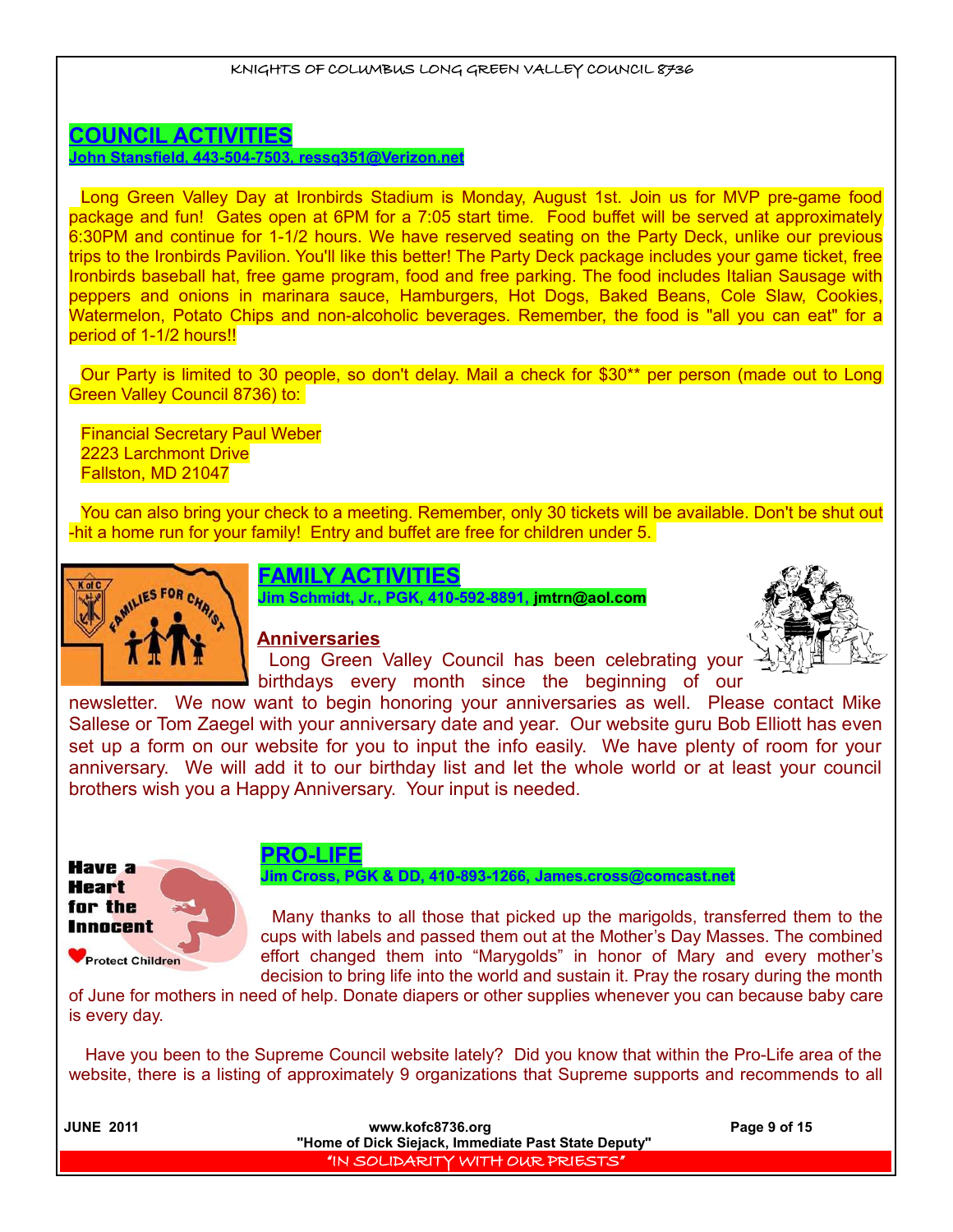Catholics who are sincere in their support of Life? These organizations are: United States Conference of Catholic Bishops Secretariat for Pro-Life; Birthright; March for Life; Susan B. Anthony List; 40 Days for Life; Life Athletes; National Right to Life; Priests for Life; and the Vatican Web Site. This list with a brief explanation of each organization can be found at http://www.kofc.org/un/en/prolife/links.html and each organization is linked through the name to the appropriate website. Please take the time to read about each group, to read new thinking and to reinforce your opinions. There is always something new to be learned on these websites.



# **YOUTH ACTIVITIES**

**Joshua Pippin, (410) 292-5897, j\_peregrin@msn.com**

### **Scavenger Hunt**

The 2011 Summer Scavenger Hunt is a go for all children of the Long Green Valley Council family and the students of St. John's School. John Canoles is the chairman for this activity.

Use your sleuthing skills and join in the fun this summer by participating in the Long Green Valley Knights of Columbus Scavenger Hunt. Test your knowledge of local landmarks and area history and your abilities to unravel clues as you collect the facts needed to win the First Annual Summer Scavenger Hunt. Registration is \$5 per participant and registration is due by June 3<sup>rd</sup>. Cash prizes and certificates will be awarded. Winners will be awarded in several categories/age groups and all ties will be decided by a drawing.

As the new Council Year will begin shortly, I offer my congratulations to the new Youth Activity Director and offer him any assistance that I can provide. Thanks to all for their help this year.



# **LECTURER'S REPORT**

huck Bogdanowicz, PGK, 410-592-5913, chuckbog@msn.com

The first meeting in May we featured a video on "Burns and Allen" with several of their comedy skits. In keeping with Memorial Day, We had a video on "Arlington, Field of Honor" during the Social Meeting. I want to thank Joe Wenderoth, DGK for

providing both of these videos. If anyone has a DVD or VHS tape that would be of interest to the members, please feel free to contact me and we can make arrangements to show it after a meeting. Our HD/Video system is waiting.

As always, I am interested in any programs or speakers you might want to have and welcome any suggestions. Please feel free to contact me if you have any contacts or leads or have a "Good story" I can use. As many of you know, I could use some new material….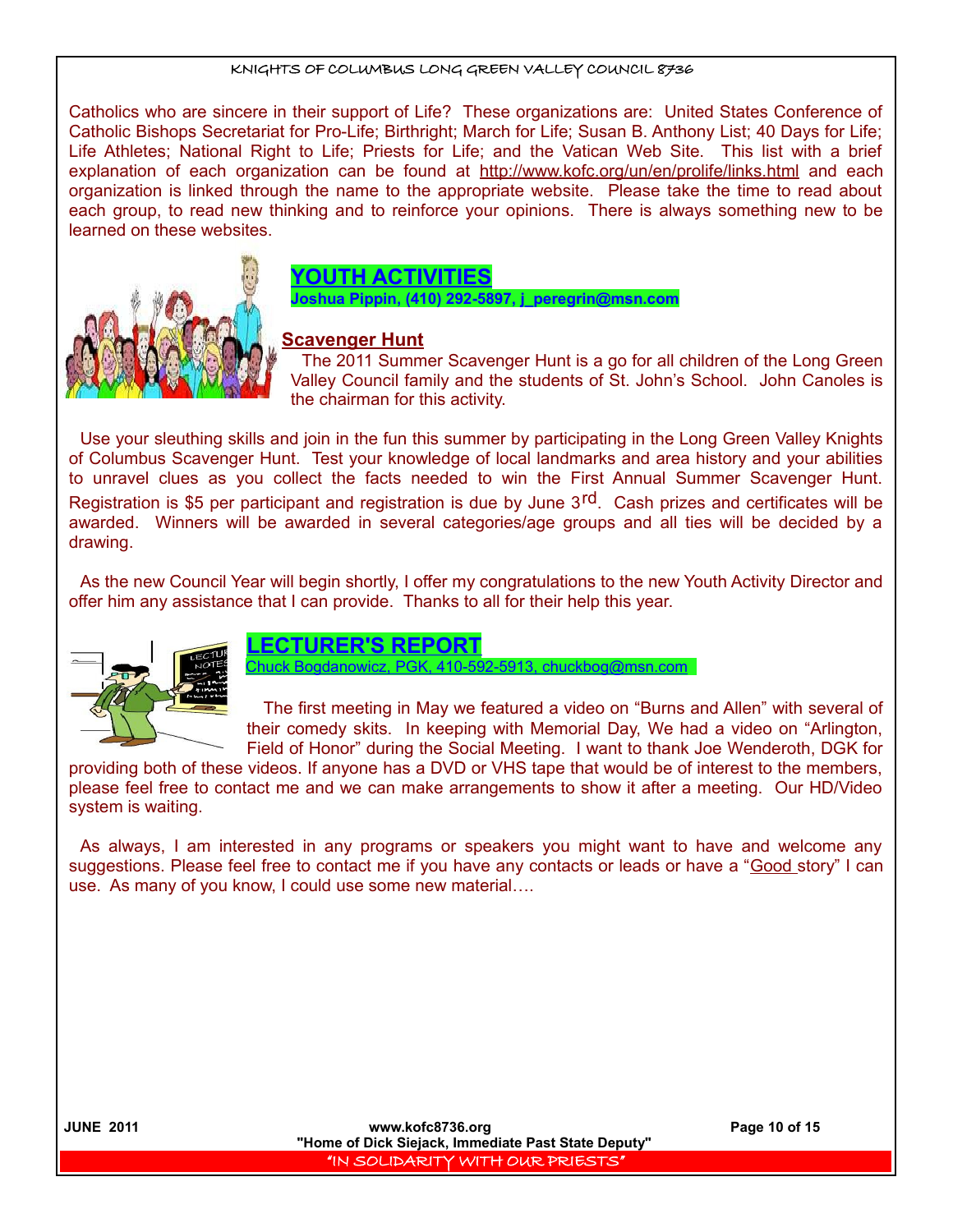# **CHANCELLOR'S REPORT**

**Bob McGraw, Work 410-887-1828, Cell/Text 443-299-7732, E-mail: [rsmcgraw@verizon.net](mailto:rsmcgraw@verizon.net)**

Feel free to contact me if you know of any brother or family member that is in need of prayers.

Please continue to pray for the following:

### **Brothers:**

John Robinson Paul Oliphant Msgr. John Collopy

**Relations:** Tory Robinson, Wife of Brother John Robinson

### **Deceased:**

Anne Knudson, Sister of Brother John Robinson

*NOTE: We have no system of routinely identifying those people whose health has improved to the point that they no longer need to be on the prayer list. Consequently, at the end of each quarter, we will delete all names that have been on the list for three or more months. Anyone with a request should contact the Chancellor, Bob McGraw, at either of the above addresses and they will be listed/reinstated on the prayer list.* 

# **MEMBERSHIP DIRECTOR'S REPORT**

**Chuck Bogdanowicz, PGK, 410-592-5913, chuckbog@msn.com** 

Our membership objective for this year was a net gain of 14 new members. We will probably finish with a net loss of 8, due to suspensions. On a positive note, we did recruit 5 new members this year with several of them becoming very active. While we try to prevent suspending members, we can not continually keep a member who has failed to pay his dues. The Council has to pay an assessment for each member they have on the rolls regardless whether that member has paid his annual dues. The current total assessment to the State Council, Chapter and Supreme, is \$12.50 annually per member. Per our Financial Secretary, Paul Weber, we have an additional 10-12 members who have not paid the current year dues.

Please continue to recruit new members and thank you for you support this fraternal year.

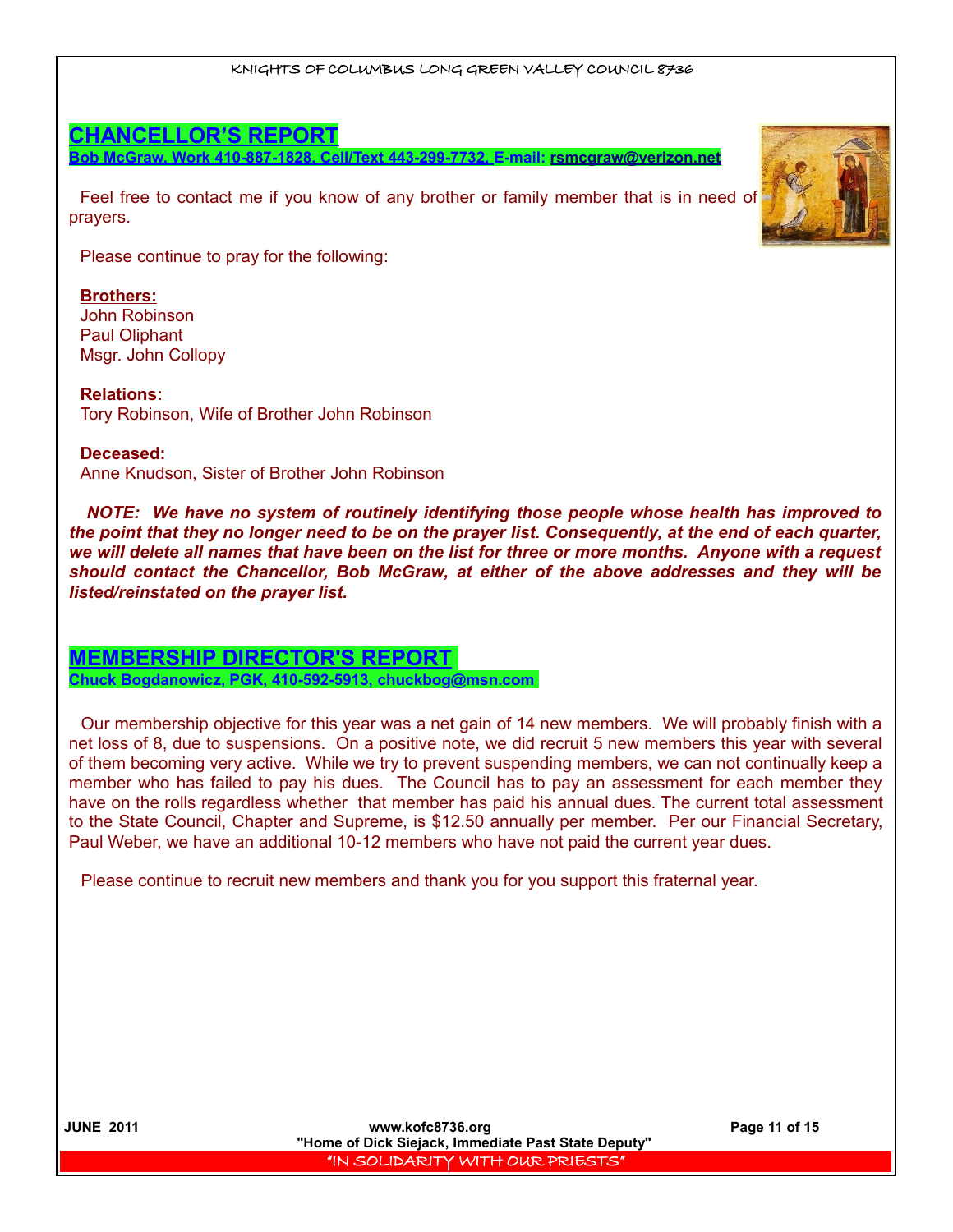### **JUNE BIRTHDAYS**

| Duss v           |                         |    |
|------------------|-------------------------|----|
| ON YOUR BIRTHDAY | <b>David DiGiorgio</b>  | 8  |
|                  | <b>Willie Schammel</b>  | 12 |
|                  | <b>Charles McLeod</b>   | 14 |
|                  | <b>Bob Grill</b>        | 20 |
|                  | <b>John Canoles</b>     | 22 |
|                  | John Mayni              | 27 |
|                  | <b>Joe Owens</b>        | 27 |
|                  | <b>Tom Rowan</b>        | 27 |
|                  | <b>Mike Stritzinger</b> | 27 |
|                  | Msgr. Jack Collopy      | 29 |
|                  |                         |    |

### **BASEBALL GAMES**

 $T101.70$ 

Unfortunately, we were not able to work either of the games in May. The game on Sunday, May 22 was cancelled by us because we did not have enough volunteers. The game on Thursday, May 19 was cancelled by them and we did not receive notice in time to reach any of the volunteers. This is the first time that this has ever happened and we have learned that we now need to have daytime and cell phone numbers for our members so that they can be notified of any changes. We are also now aware that we need to double check on game day to assure that we are still scheduled to participate.

That said, we need to call on our younger, healthier brothers to step up and take the training so that they can work games. There are still training dates left for June 14 and 15. Please notify Jim Schmidt, Jr, Bob Renshaw or the Grand Knight Tom Zaegel to sign up for one of these dates. If you are trained, please consider working any additional games that you can.

Our remaining schedule is as follows:

| Jun 3 (Fri)          | 7:05- Toronto      |
|----------------------|--------------------|
| <b>Jun 24 (Fri)</b>  | 7:05 - Cincinnati  |
| <b>July 15 (Fri)</b> | $7:05$ - Cleveland |
| Aug 5 (Fri)          | $7:05 - Toronto$   |
| Aug 26 (Fri)         | $7:05 - Yankees$   |
| Sept 16 (Fri)        | 7:05 - Los Angeles |
|                      |                    |

**Jun 3 (Fri) 7:05- Toronto Jun 12 (Sun) 1:35- Tampa Bay Jun 24 (Fri) 7:05 – Cincinnati Jun 30 (Thurs) 7:05 - Seattle** July 19 (Tues) 7:05 - Boston Aug 12 (Fri) 7:05 - Detroit Sept 1 (Thurs) 7:05 - Toronto Sept 26 (Mon) 7:05 - Boston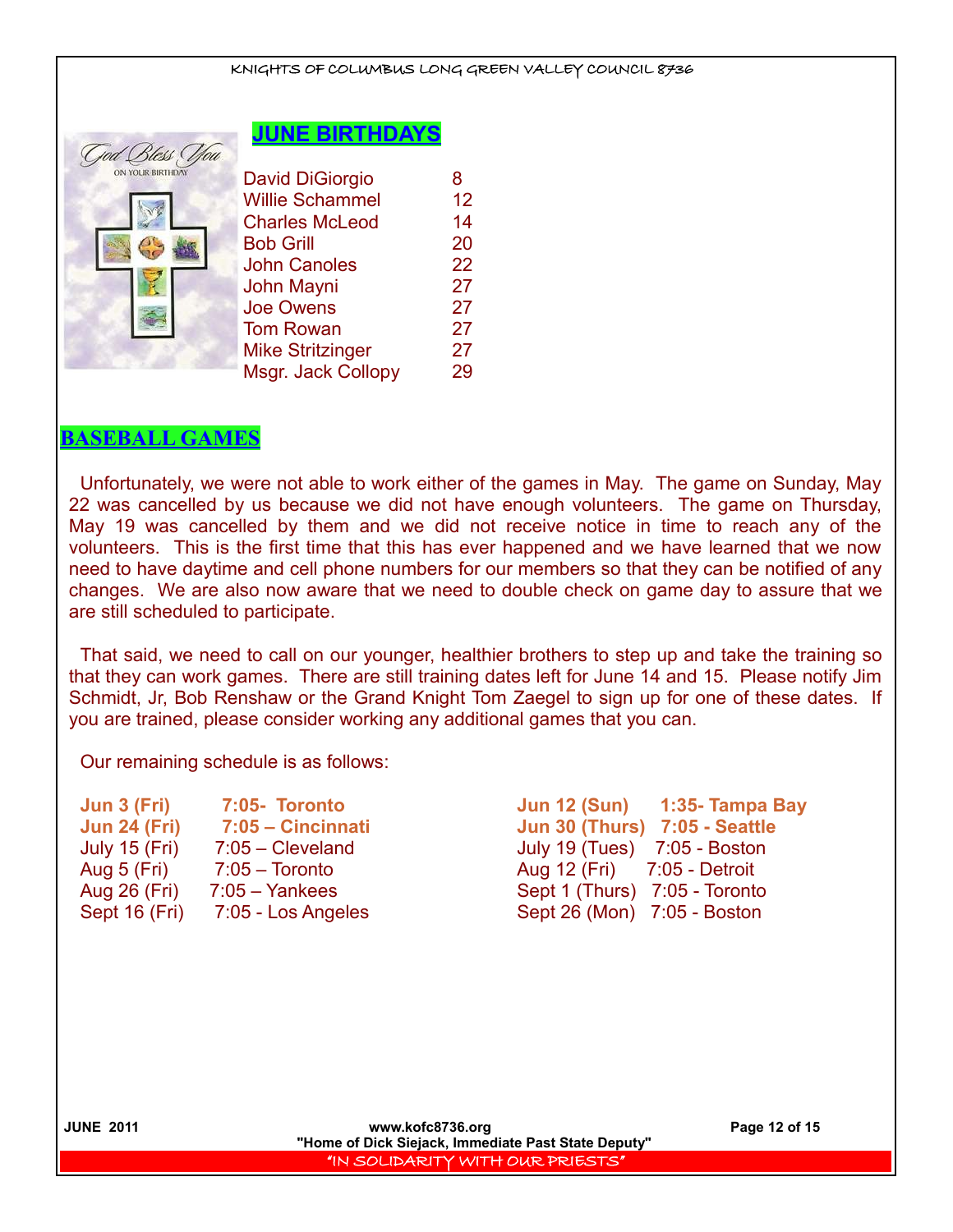| KNIGHTS OF COLUMBUS LONG GREEN VALLEY COUNCIL 8736                            |                                                                                         |                                                                                         |                  |                                                                             |                                                                               |                                                                                                                                       |
|-------------------------------------------------------------------------------|-----------------------------------------------------------------------------------------|-----------------------------------------------------------------------------------------|------------------|-----------------------------------------------------------------------------|-------------------------------------------------------------------------------|---------------------------------------------------------------------------------------------------------------------------------------|
| <b>JUNE</b>                                                                   |                                                                                         |                                                                                         |                  |                                                                             |                                                                               |                                                                                                                                       |
| <b>Sunday</b>                                                                 | <b>Monday</b>                                                                           | <b>Tuesday</b>                                                                          | <b>Wednesday</b> | <b>Thursday</b>                                                             | <b>Friday</b>                                                                 | <b>Saturday</b>                                                                                                                       |
|                                                                               |                                                                                         |                                                                                         | 1                | $\overline{2}$<br><b>Officers Meeting</b><br>at Council Home<br>at 7 PM     | <b>Baseball Game -</b><br><b>Toronto</b><br>at Camden Yards<br>at 7:05        | <b>3 Blood Drive</b><br>4<br>at St. John Hall<br>at 7 AM to 1 PM<br><b>Ladies Luncheon</b><br><b>Liberatore's Bel Air</b><br>at 12 PM |
| 5<br><b>District Horseshoe</b><br><b>Contest at 2 PM</b><br>at Eden Mill      | 6                                                                                       | $\overline{7}$<br><b>Knights Ladies</b><br><b>Meeting</b><br>at Council Home<br>at 7 PM | 8                | 9<br><b>BCGK Meeting</b><br>at 8 PM                                         | 10                                                                            | 11<br>1:00PM<br><b>Fort McHenry</b><br>Ceremony<br><b>Fort McHenry</b>                                                                |
| 12<br><b>Baseball Game-</b><br><b>Tampa Bay</b><br>at Camden Yards<br>at 1:05 | 13                                                                                      | 14<br><b>Business Meeting</b><br>at Council Home<br>at 8 PM                             | 15               | 16<br><b>ABJC</b> Assembly<br><b>Meeting at Council</b><br>Home at 8 PM     | 17                                                                            | 18                                                                                                                                    |
| 19                                                                            | 20                                                                                      | 21                                                                                      | 22               |                                                                             | 23 Baseball Game<br>24<br>Cincinnati<br>at Camden Yards<br>at 7:05            | 25                                                                                                                                    |
| 26                                                                            | 28                                                                                      | 29<br><b>Social Meeting</b><br>at Council Home<br>at 8 PM                               | 29               | 30<br><b>Baseball Game -</b><br><b>Seattle</b><br>at Camden Yard<br>at 7:05 |                                                                               |                                                                                                                                       |
|                                                                               |                                                                                         |                                                                                         | <b>JULY</b>      |                                                                             |                                                                               |                                                                                                                                       |
| <b>Sunday</b>                                                                 | <b>Monday</b>                                                                           | <b>Tuesday</b>                                                                          | <b>Wednesday</b> | <b>Thursday</b>                                                             | <b>Friday</b>                                                                 | <b>Saturday</b>                                                                                                                       |
| 3                                                                             | 4                                                                                       | 5                                                                                       | 6                | $\overline{7}$<br><b>Officers meeting</b><br><b>Council Home</b><br>7 PM    | 1<br>8                                                                        | 2<br>9                                                                                                                                |
| 10                                                                            | 11                                                                                      | 12<br><b>Business Meeting</b><br><b>Council Home</b><br><b>8 PM</b>                     | 13               | 14<br><b>BCGK Meeting</b><br><b>8 PM</b>                                    | 15<br><b>Baseball Game</b><br><b>Indians</b><br><b>Camden Yards</b><br>7:05PM | 16                                                                                                                                    |
| 17                                                                            | 18                                                                                      | 19<br><b>Baseball Game</b><br><b>Red Sox</b><br><b>Camden Yards</b><br>7:05 PM          | 20               | 21<br><b>ABJC Assembly</b><br>Meeting<br>Fr. O'Neill Council<br><b>8 PM</b> | 22                                                                            | 23                                                                                                                                    |
| 24                                                                            | 25                                                                                      | 26<br><b>Social Meeting</b><br><b>First Degree</b><br><b>Council Home</b><br>8:00 PM    | 27               | 28                                                                          | 29                                                                            | 30                                                                                                                                    |
| 31<br><b>Fifth Sunday</b>                                                     |                                                                                         |                                                                                         |                  |                                                                             |                                                                               |                                                                                                                                       |
| <b>JUNE 2011</b><br>Page 13 of 15<br>www.kofc8736.org                         |                                                                                         |                                                                                         |                  |                                                                             |                                                                               |                                                                                                                                       |
|                                                                               | "Home of Dick Siejack, Immediate Past State Deputy"<br>"IN SOLIDARITY WITH OUR PRIESTS" |                                                                                         |                  |                                                                             |                                                                               |                                                                                                                                       |

 $\overline{\phantom{a}}$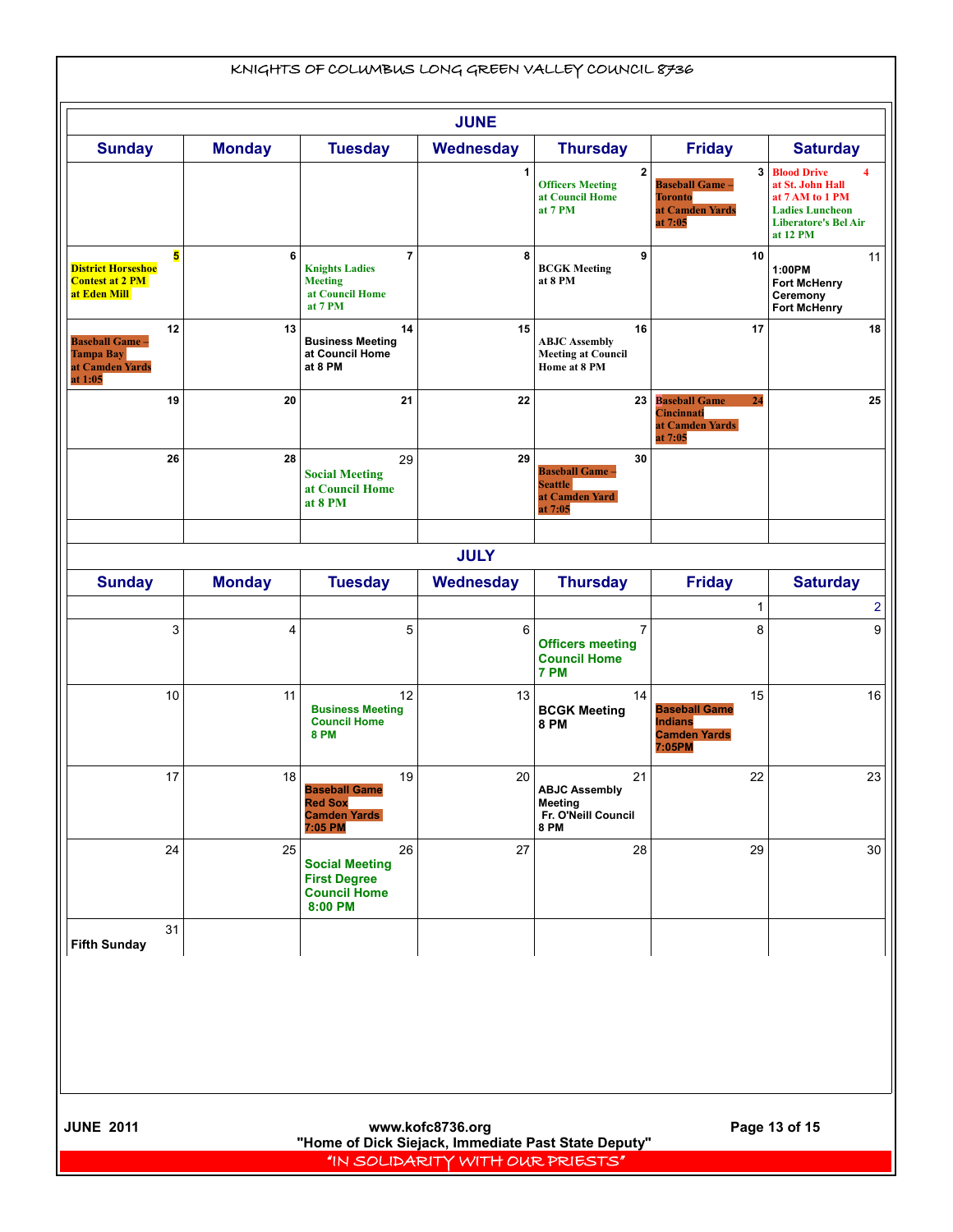# Knights Ladies of Long Green Valley

 **Dana Rowan, President, 410-299-6143, [danarowan@comcast.net](mailto:danarowan@comcast.net)**

Dear Ladies:

Thank you to ALL who made our Marian Devotion and Baby Shower joyous events. We filled Diane Elliot's SUV with bags and bags of clothes, toys, diapers, etc. and delivered them to the most appreciative staff of Birthright in Bel Air. We also receieved numerous monetary donations as well, and Janie will be mailing a check to Birthright.

For those of you unable to make it last Tuesday, we distributed the invitations to our June Luncheon, which will be held on Saturday, June 4th at noon at Liberatore's Restaurant in Bel Air. Cost is \$20.00.

**WE HAVE A NEW SLATE OF OFFICERS FOR NEXT YEAR!!!! YEAH!** (or should I say "phew" while wiping my brow). Cassie Wenderoth has volunteered to be next year's President, assisted by Joyce Manocheh. Mary Weber has volunteered to be Vice-President and Carol Messenger will be the new Secretary. Janie, God bless her, will continue in her role as Treasurer. We owe many thanks to these women who have stepped up due to their dedication and devotion to the mission of the Knights' Ladies.

**I owe a great deal of thanks to this year's officers who were a** *tremendous* **help to me: Mary Burns, Eileen Bogdanowicz, and, of course, Janie Zaegel**. You never realize all the responsibilities and tasks that need to be completed throughout the year by our auxiliary until you become an officer. It truly takes many hands to get through it all. The very capable and loving hands of Mary, Eileen, and Janie were much appreciated!

**LAST BUT IN NO WAY LEAST** - The suggestion was made that we "tweak" next year's monthly meetings by starting our year in October instead of September since it is always problematic for the officers to pull together a Welcome Back Dinner on the heels of a Labor Day Weekend. In addition - there should be NO February meeting since it always gets canceled *anyway* due to nasty weather! This motion was seconded and voted upon. We will meet in Oct, Nov. Dec., March, April, May, & June.

See you in June,

Dana